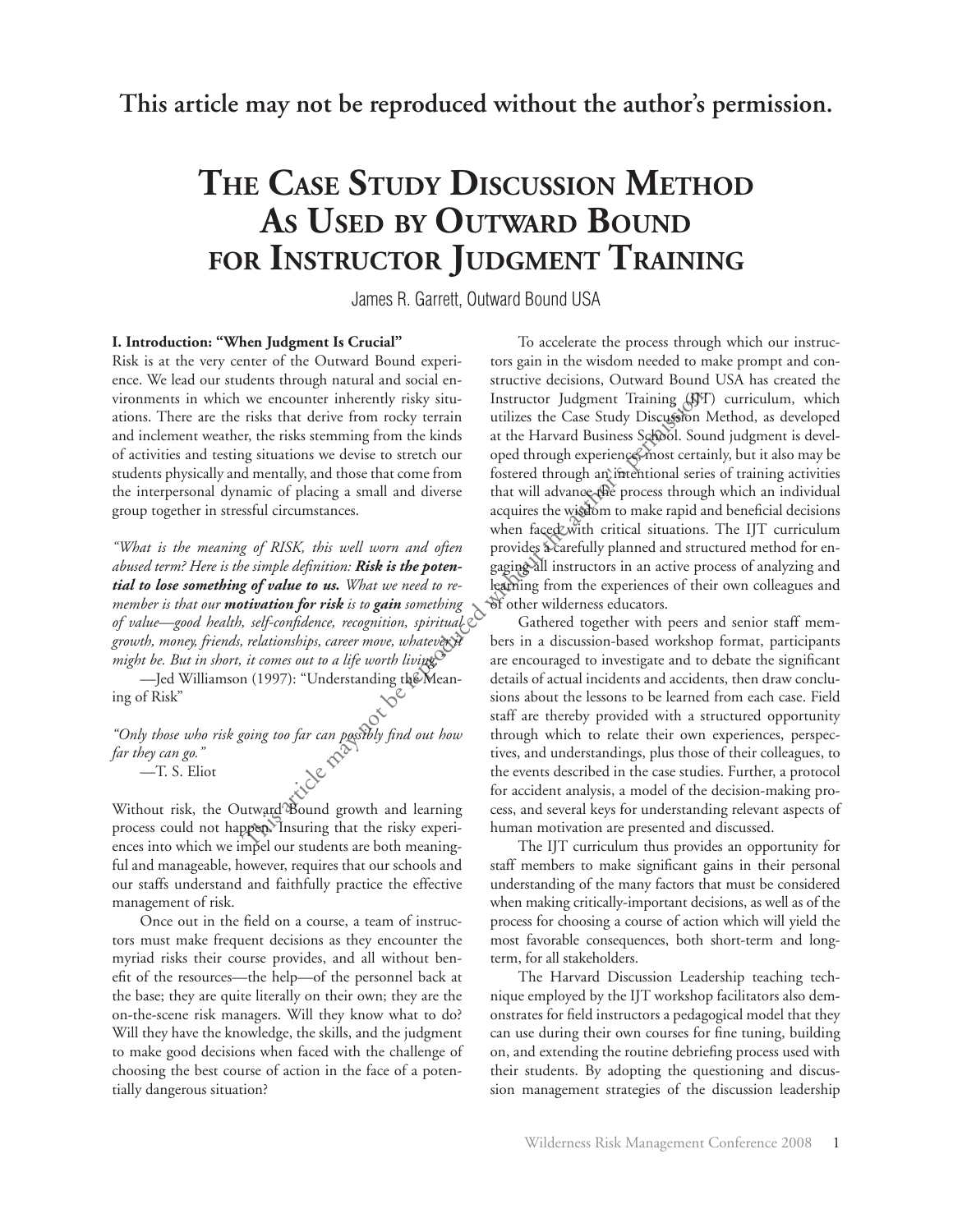method, instructors will find that their debriefing sessions are more interesting, more productive, and, likely, more enjoyable.

*"Learn from the mistakes of others; there isn't enough time to make them all yourself."* —Eleanor Roosevelt

*"The lessons learned from the study of accidents, while not a substitute for actual experience, can be very useful for outdoor leaders when they are faced with similar situations. The discussion, analysis, and evaluation of accidents are important and necessary tools for outdoor leaders to use if they are to learn how to reduce accidents."*

—Drew Leeman and Scott Erickson, in *Lessons Learned* (2000), D. Ajango, ed.

*"Those who cannot remember the past are condemned to repeat it."*

—George Santayana

## **II. The Case Study Discussion Method**

We have found that the Case Study Discussion Method is well-suited to providing our instructors with the opportunity to hone their decision-making and judgment skills. In a workshop setting, led by a trained facilitator, participants are presented with a series of case studies drawn from Outward Bound's four decades of operation in the USA, and from the experience of similar organizations.

The process of reflection, discussion, and analysis of the specific incidents takes place in solo, duo, small group, and whole group configurations, guided by probing questions and clarifying comments from the facilitator. By deliberating about the specifics of each case with colleagues who have both greater and lesser levels of experience, instructors deepen their understanding of the variety of contributing factors, and the dynamics involved, in each critical situation. Role-playing, musical selections, visual aids, journaling, and participant-led case discussions are other teaching strategies used both to add variety and to enhance the learning experience. dents and accidents that might make<br>for use in your staff trainings.<br>
member the past are condemned to re-<br>
2. Sources in addition to your own<br>
include: stories related by colleagu<br>
counts (e.g., media reports; Outdoo<br>
Mex

 Finally, based on their discussions about the cases, and gathered in a whole-group forum, IJT workshop participants derive together a body of learnings that they will be able to apply, should they ever have to deal with a crisis situation of their own.

*An endorsement for the use of the Case Discussion approach* In their book about the Harvard Business School's approach, entitled *Teaching and the Case Method* (Third Edition, 1994), Barnes, Christensen, and Hansen write:

"... we believe that when educational objectives focus on qualities of mind (curiosity, judgment, wisdom), qualities of person (character, sensitivity, integrity, responsibility), and the ability to apply general concepts and knowledge to specific situations, discussion pedagogy may well be very effective.

"Lectures about judgment typically have limited impact. Reading about problems or memorizing principles does little to prepare the practitioner...to apply concepts and knowledge to the complexity of real-life problems.

"Discussion teaching [however]...puts the students in an active learning mode, challenges them to accept substantial responsibility for their own education, and gives them firsthand appreciation of, and experience with, the application of knowledge to practice."

## **III. How to Write a Case Study**

1. Always be on the lookout for reports of significant incidents and accidents that might make effective case studies for use in your staff trainings.

2. Sources in addition to your own program's operations include: stories related by colleagues and published accounts (e.g., media reports; OutdoorEd.com; *Accidents in North American Mountaineering*; *Sea Kayaker* magazine; *Outside* magazine, etc.).

3. Once you have determined that a particular occurrence has good potential, you will need to find out all you can about the facts of the case.

4. Request from the organization on whose course the accident/incident occurred all of the documents related to the particular event, including the internal and/or external review report(s), and the organization's response to the reports. Gather anything else that you can find about the situation (for example: trip leader's narrative, students' narratives, timeline, media reports).

5. Carefully study the snowdrift of printed source materials that you have accumulated.

6. Talk to anyone you know who knows anything about the incident and/or the geographical area where it occurred. Obtain maps, pictures, etc., if possible. GoogleMaps may be useful.

7. Write out a draft narrative of the events as they occurred.

- • Note that this may be a straight adaptation of the timeline, or it may be more of a dramatization, or somewhere in between.
- • Be very sure to significantly change all names of persons and locations, to disguise the actual incident and its participants.
- • To increase the value of the case study for discussion and teaching purposes, you may want to choose to alter some information from an original incident.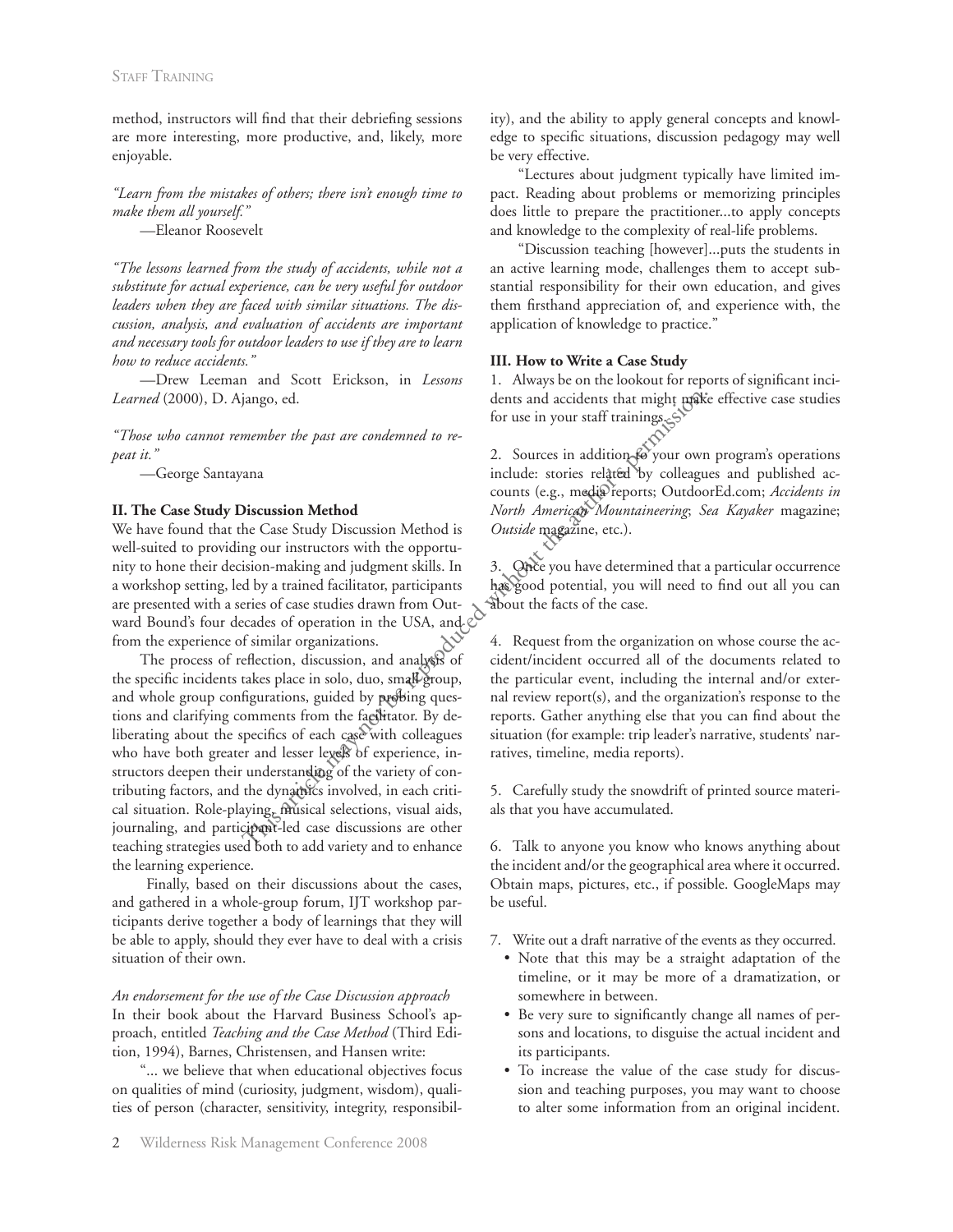Further, some details for a case study report may be either supposed re-creations of the original, or wholly fictional. Be sure that, if you choose the route of mild fictionalization, you keep to the essence and spirit of the original. Also, you should indicate to workshop participants during the final whole-group discussion any parts of the narrative where you have been "creative," and why you have chosen to do so.

8. Divide the narrative into two distinctive parts (or, possibly three, for a very long narrative) at a logical point during the story. This is necessary to provide a break for the first of the case discussion periods, which comes after the first (or first series of) major decision point(s) in the narrative.

9. Develop a "dramatis personae" page, with a listing of the characters, a description of the setting, and a group of starting questions, to serve as an introduction to and resource for the discussion. Also develop a series of discussion questions for Part B (and C).

10. Share these drafts with others on your staff training team.

11. Revise.

12. Send the revised version to the safety director (and possibly others) at the organization where the incident occurred and ask for his/her feedback, suggestions, corrections, additions, etc.

13. Revise again, and re-submit to the organization, and to your staff training team.

14. Ensure that the Organization is OK with the use of the case study for your workshops.

15. Try the new case study out at your next workshop and make any further revisions on the basis of the trial run.

16. Be sure to re-submit the revised version to the organization if the latest revisions are at all substantive. In any event, an appropriate courtesy will be to send the latest version to the organization where the incident occurred for their files.

17. You may wish to guarantee your "intellectual property rights." See the Library of Congress's website, www.loc.gov/ copyright. The website's FAQ section has a good summary of copyright law and how to register your work officially with the government.

If you are interested in contributing your new case study to future editions of The Outward Bound® USA Instructor Judgment Training Guidebook, contact the author of this article.

#### **IV. Some Teaching Strategies**

Plan out, ahead of time, a series of discussion-provoking questions which you will use to keep things moving, both forward and into greater depth. Try to figure out questions that will really carry things forward. The secret of the discussion method is in the questioning process, not the answering process.

During the discussions, try very hard to hang on to what people say/have said, and who said what. Then, as the discussion proceeds, refer to points made previously when relevant, and mention the names of the participants who made those points.

If there are specific finite details that you as the facilitator want to bring out, get to them first (e.g., to establish the facts of the case, etc.). Then move on to "the questions beyond the answers."

The discussion leader should be transparent to the discussion; participants should not be able to tell what the leader's opinions about the cases are.

Facilitators should never give "the" answer, especially since there usually isn't one "right answer." But, facilitators may want to give their opinions at the end of the discussion.

Cases are best when there's some ambiguity in the situation. The questions become interesting when there are legitimate differences of opinion about the situation.

*"The goal of the discussion isn't so important as the direction it's going in."*

—Professor Lewis B. Barnes, Harvard Business School

Select one participant, either before the discussion of a case begins, or with a "warm call"—a request that he or she be prepared to take over the role after five more minutes—to be the lead instructor/trip leader in the incident being discussed. He or she can then appoint his or her assistant. The group discussion is then directed and run by those two participants, with minimal moderation by the facilitator. Obviously this would only be done after the group has a fair amount of experience with the case discussion method. artis personae" page, with a listing of<br>
tription of the setting, and a group<br>
The discussion leader should not to serve as an introduction to and<br>
sison. Also develop a series of discussion participants should not the ca

Divide the class in half and have each side play the role of one of the contending sides in the situation.

Use visuals: newsprint and markers; blackboard; PowerPoint; overhead projector; maps, etc.

Work with the participants to create flow diagrams or "maps" with decision points and possible alternative courses of action, with the likely consequences (costs/benefits) of each alternative. Small groups could create their own diagrams; then compare with other groups' versions.

Costs: what if we were focusing on costs, the way a business school case study might? Consider, for example, costs such as financial, emotional, time, public relations, career impact, enrollment figures, course quality, quality of the experience for the individual "customer," etc.

Brainstorm and identify all of the "stakeholders" in a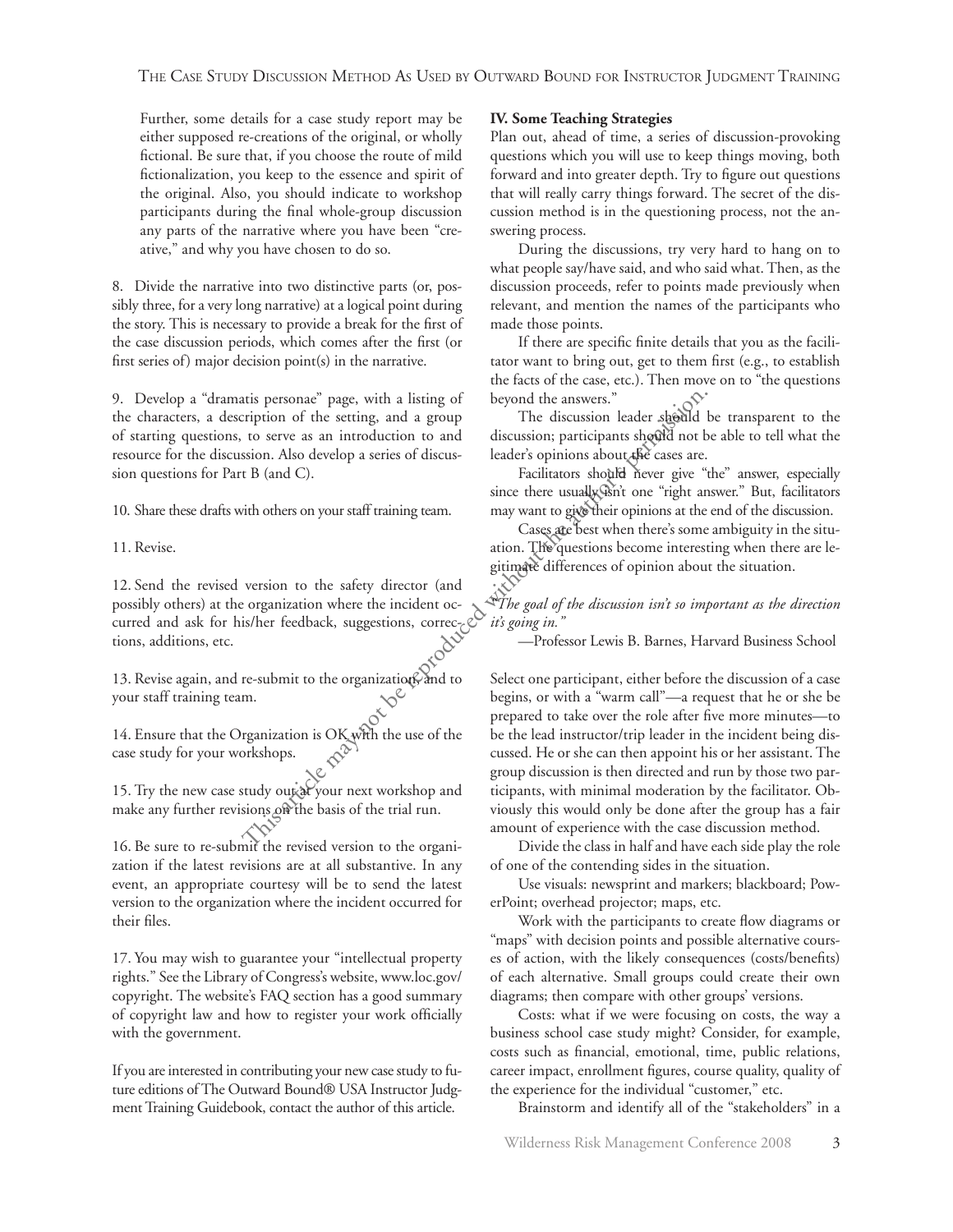case of this kind. What are the impacts—for each of the stakeholders—of the events of this case?

## **V. Finally, Leading The Workshop: Points Picked Up**

A big question to ask with reference to any accident or incident situation: WHY are they making that decision? What led them to decide that way? Always trouble-shoot in your head—it's like "war-gaming"—the worst-case scenarios. Run the "what if" scenarios through your mind, and in your discussions with colleagues.

Since the best discussions of cases stem from a willingness on the part of the participants to place themselves into the scene, to put themselves "in the shoes" of the decisionmakers in the scenario, encouraging participants to do this "what if" thinking helps implant that process in their minds, with the greater likelihood that they will use the process when they are out on expedition in the future.

Remember Murphy's Law: "If anything can go wrong, it will." It's true in the field, but also true in the context of an judgment training workshop!

Do your homework! What do you—the workshop facilitator—see in this case study? What are the issues and themes it raises for you? Why, in your view, should this case be included in the curriculum in the first place?

Professor Barnes of Harvard Business School spends at least one hour of preparation for each hour that he actually spends in class, even when he has taught the particular case study many times before. He's been following that practice for decades. ter likelihood that they will use the<br>
orto mexpedition in the future. Alaska. SafetyEd: Safety Education<br>
hyp's Law: "If anything can go wrong,<br>
he field, but also true in the context of Allen, D.H. (1998). *Don't Die on* 

Be ready to expect unexpected insights from participants, and to include them as points to make in your future workshops.

Be sure to congratulate the insightful participant on his or her perceptiveness.

Keep track of these insights (on newsprint, for example) and record them in a notebook, etc., for future reference.

# *Reflections from an Outward Bound Trustee*

When introducing the discussion of a case study, invite the participants to step back and look at the situation as an outsider would do. Then, try to get into the other person's head (the mind of the person faced with the critical decisions that must be made).

- • What does he/she need?
- What does he/she need—or want—to get out of the situation (to derive from the situation)?
- • Instructors need to resist pressures from students.
- The instructors are smart enough to deal with difficult situations; they just need to stand back (and think through the consequences of the choices/decisions).
- • Remember to highlight the fact that decisions made during stressed situations must usually be made very quickly; so, formulas, protocols, decision models, etc., are often of little use. Instead, it is the combination

of instinct ("gut feelings"), pattern recognition, and the lessons of one's own past experiences and those of others that must serve as the guide to the risk manager in the field.

# **VI. Bibliography**

Useful resources for instructor training generally and for leading Case Method discussions:

- Ajango, D. ed. (2000). *Lessons Learned: A Guide to Accident Prevention and Crisis Response*. Anchorage, Alaska: Alaska Outdoor and Experiential Education, University of Alaska Anchorage. ISBN 0-9702845-0-0. Web site: www.uaa.alaska.edu/aoee
- Ajango, D. (2005). *Lessons Learned II: Using Case Studies and History to Improve Safety Education*. Eagle River, Alaska. SafetyEd: Safety Education for Outdoor and Remote Work Environments. ISBN 1-929148-54-2
- Allen, D.H. (1998). *Don't Die on the Mountain*. New London, NH: Diapensia Press. ISBN 0-9662690-0-4
- Barnes, L., Christensen, R., and Hansen, A. (1994). *Teaching and the Case Method, 3rd ed.* Boston, MA: The President and Fellows of Harvard College, Harvard Business School Press. ISBN 0-87584-403-0
- Brafman, O., and Brafman, R. (2008). *Sway: The Irresistable Pull of Irrational Behavior*. New York, NY: Doubleday. ISBN 978-0-385-52438-4
- Broze, M, and Gonseth, G. (1997). *Sea Kayaker's Deep Trouble: True Stories and Their Lessons* from Sea Kayaker Magazine, Cunningham, C., editor. Camden, ME: Ragged Mountain Press. ISBN 0-07-008499-8
- Clement, K. *The Psychology and Sociology of Judgment for Outdoor Leaders*. Derbish, D., ed. 2000 Wilderness Risk Management Conference Proceedings. Lander, WY: The Wilderness Risk Managers Committee.
- Cox, S., and Fulsaas, K. (2003). *Mountaineering: The Freedom of the Hills.* Seattle, WA: The Mountaineers Books. ISBN 0-89886-827-0
- Curtis, R. (1998). *The Backpacker's Field Manual: A Comprehensive Guide to Mastering Backcountry Skills.* New York, NY: Three Rivers Press. Princeton University Outdoor Action Program, Rick Curtis, Director. ISBN 0-517-88783-5. Web site: www.princeton.edu/~oa
- Curtis, R. (2000). *Outdoor Safety Management*. OutdoorEd.com: The Professional's Resource. Web site: www.outdoored.com
- Drury, J., et al (2005). *The Backcountry Classroom: Lessons, Tools, and Activities for Teaching Outdoor Leaders, 2nd edn*. Guilford, CT. The Globe Pequot Press. ISBN 0-7627-2820-5
- Erickson, S. (2000). *The Role of Human Factors and Decision-making in Accident Investigation*. Derbish, D., ed. 2000 Wilderness Risk Management Conference Proceedings. Lander, WY: The Wilderness Risk Managers